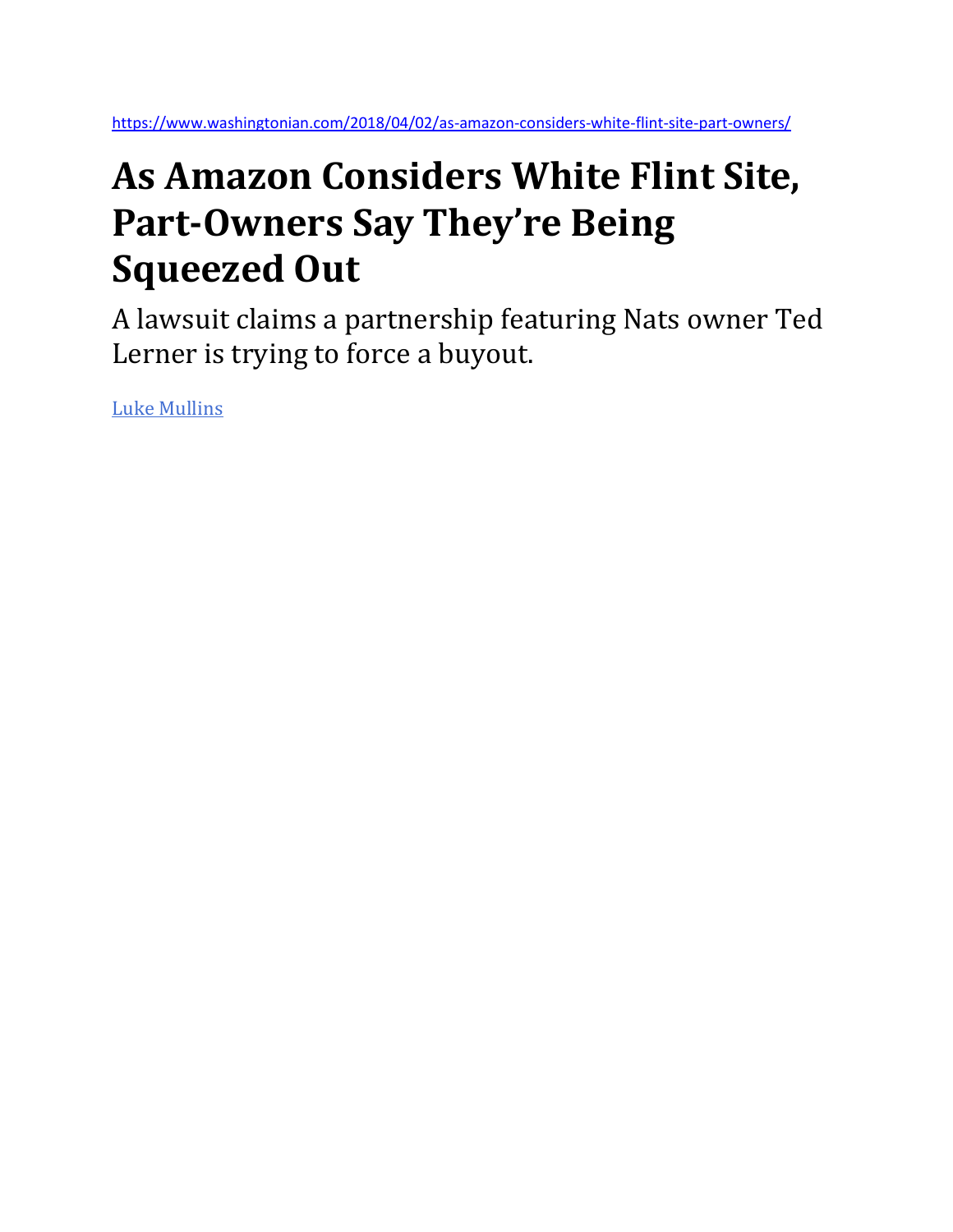

Amazon has yet to decide whether it will bring its new headquarters to the Washington area—but the prospect is already front and center in a legal skirmish involving one of Washington's biggest names.

In a lawsuit filed Wednesday in Montgomery County Circuit Court, the part-owners of a parcel including the former White Flint Mall—reportedly Montgomery County's top contender for the e-commerce giant's "HQ2″—say they are being squeezed out by a partnership featuring Washington Nationals owner **Ted Lerner**.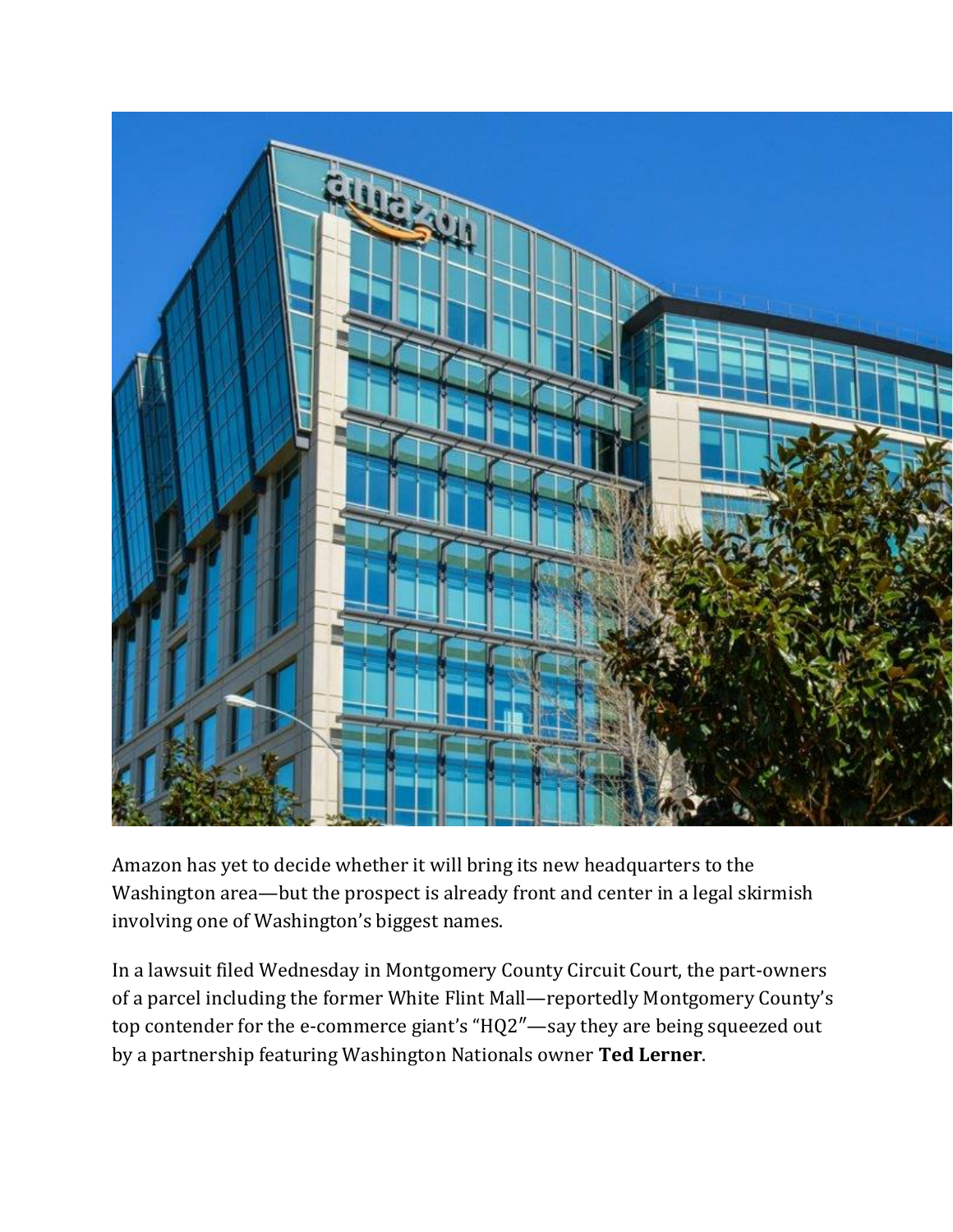Lerner, along with the children of the late developer **Albert Abramson**, shares a 75 percent stake in the 44 acres of land surrounding the shuttered mall. The descendants of **Henry Reich**, who own the remaining 25 percent, say the majority partners sent a letter on March 5 announcing their plans to sell the entire property—including the Reich family's take—to a firm affiliated with the Lerners and Abramsons. The letter asserted that the operating agreement for the property gives them the right to do so. The Reich family disagrees with this interpretation, arguing that agreement contains no provision "permitting the majority members from forcing a buy-out of the minority members' interests."

The Reich descendants say they don't want to sell and claim in their filing that the sale price they've been offered, \$6.6 million, is only 5-10 percent of the land's actual value. The site has already been approved for 5.2 million square feet of mixed-use [redevelopment](https://www.washingtonian.com/2015/03/24/4-projects-that-are-going-to-change-washington/). Amazon's arrival could make it even more valuable: The HQ2 project is expected to generate \$5 billion in new construction and 50,000 new high paying jobs.

And even though the closure and impending redevelopment of White Flint has been the subject of real estate disputes for years, it is the prospect of Amazon's arrival that has forced the issue, according to the Reich descendents' complaint. The minority owners say they weren't told that on March 4—the day before their letter demanding a sale or transfer—Amazon officials toured the property with representatives of the Lerners and Abramsons' firms.

"On literally the eve of realizing the exciting and lucrative development opportunities available for the property, Lerner and [the Abramsons], are attempting to strip the [Reich family] of their entire ownership interest," **Jeremy W. Schulman**, a lawyer representing the minority owners, says in the complaint. "Lerner and [the Abramsons] are doing so by concocting a sham 'transaction' in which they literally purport to be 'selling' the property to themselves."

"This proposed transaction," the lawyer continued in the complaint, "is nothing more than the Managing Member and the majority members forcibly ousting the [Reich] Family from the Company and divesting them of the profits of the